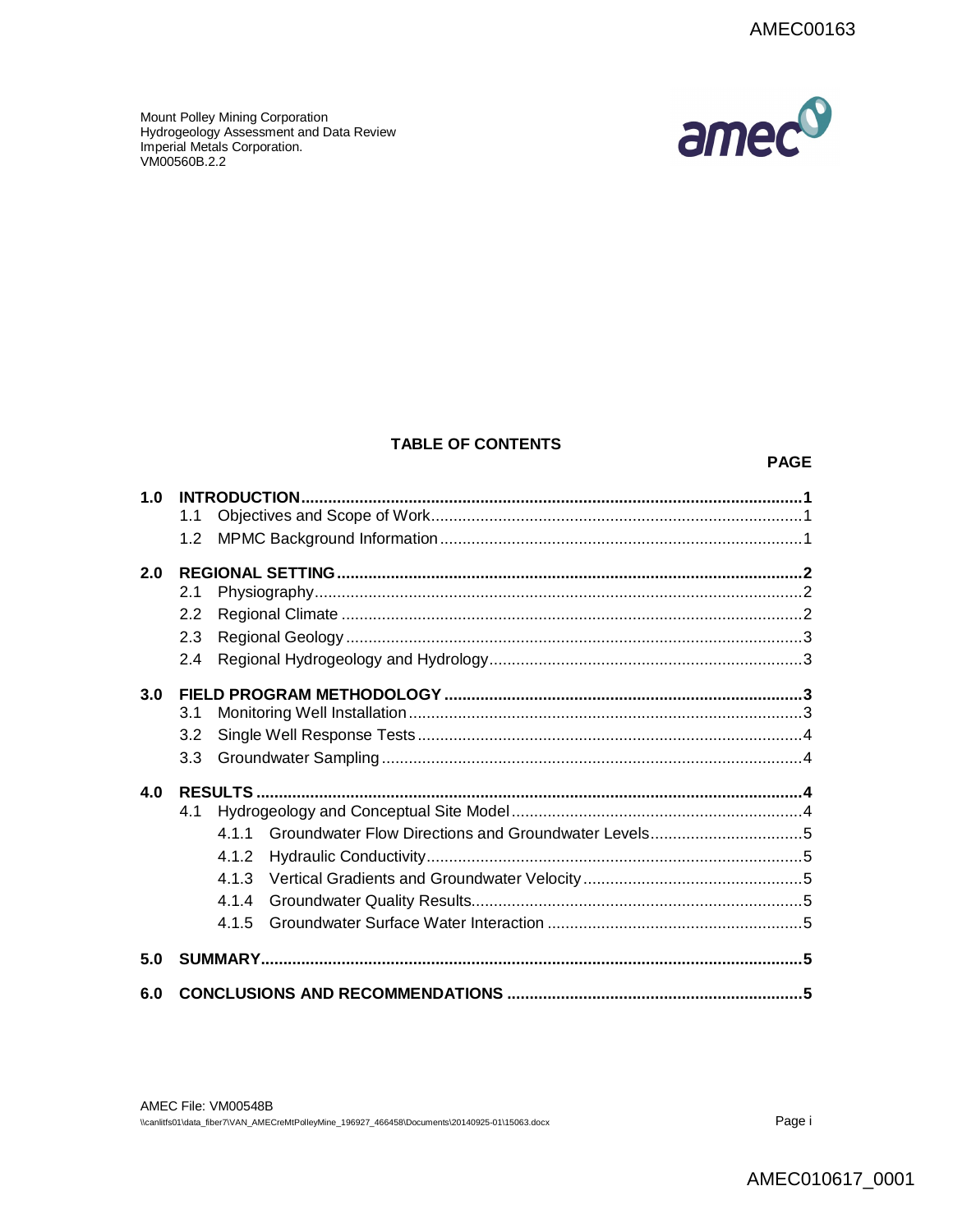Mount Polley Mining Corporation Hydrogeology Assessment and Data Review Imperial Metals Corporation. VM00560B.2.2



## **LIST OF TABLES**

Table 1:

#### **LIST OF FIGURES**

**LIST OF APPENDICES**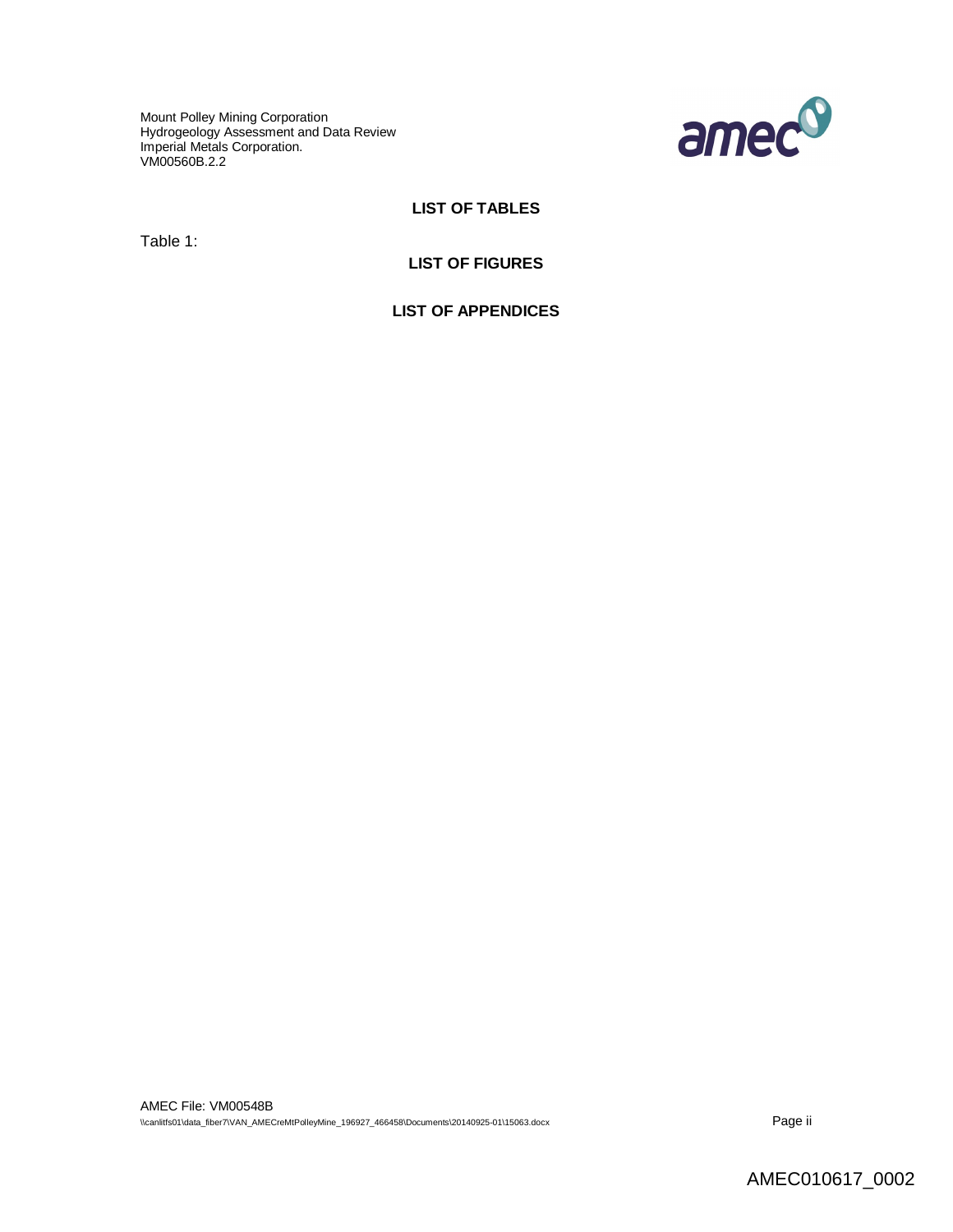

# **1.0 INTRODUCTION**

The Mount Polley Mining Corporation (MPMC) has retained AMEC Environment and Infrastructure, a division of AMEC Americas Ltd. (AMEC), to provide a hydrogeological assessment of the Mount Polley mine site. The mine site is located approximately 60 km northeast of Williams Lake B.C. and approximately 20 km southwest of Likely B.C. The purpose of this assessment is to address concerns expressed by the British Columbia Ministry of Environment (MOE) regarding changes in groundwater quality at the mine site and to characterize the hydrogeologic setting at the mine site.

#### **1.1 Objectives and Scope of Work**

The main objectives of the hydrogeological assessment are to;

- Provide a data gap analysis and attempt to resolve gaps in the data
- Characterize the local hydrogeological conditions at the mine site and develop a site specific conceptual model;
- Identify the surface water receptors of local groundwater flow and potential water quality changes related to surface/groundwater interactions;
- To determine infiltration rates into the Springer Pit and identify potential groundwater impacts related to the Springer Pit development;
- Identify areas of potential environmental concern and potential contaminants of concern.

To achieve the stated objectives, the following scope of work has been performed:

- An in-depth data review and compilation of relevant groundwater information collected by MPMC and from the public domain;
- Resolve identified data gaps with the installation of ten (10) monitoring wells at five locations;
- Groundwater monitoring and the collection of number(#) groundwater samples for chemical analyses;
- Development of a conceptual site model and the identification of wells exhibiting significant changes in either baseline static water levels and/or water quality;
- Hydrogeological mapping to define discharge and recharge areas;
- Decommissioning of one (1) monitoring well.

This report is organized into the main text with supporting figures, tables and appendices. The main text provides a discussion of the regional setting, a summary of the field program, characterization of the hydrogeological setting, potential impacts and conclusions and recommendations.

#### **1.2 MPMC Background Information**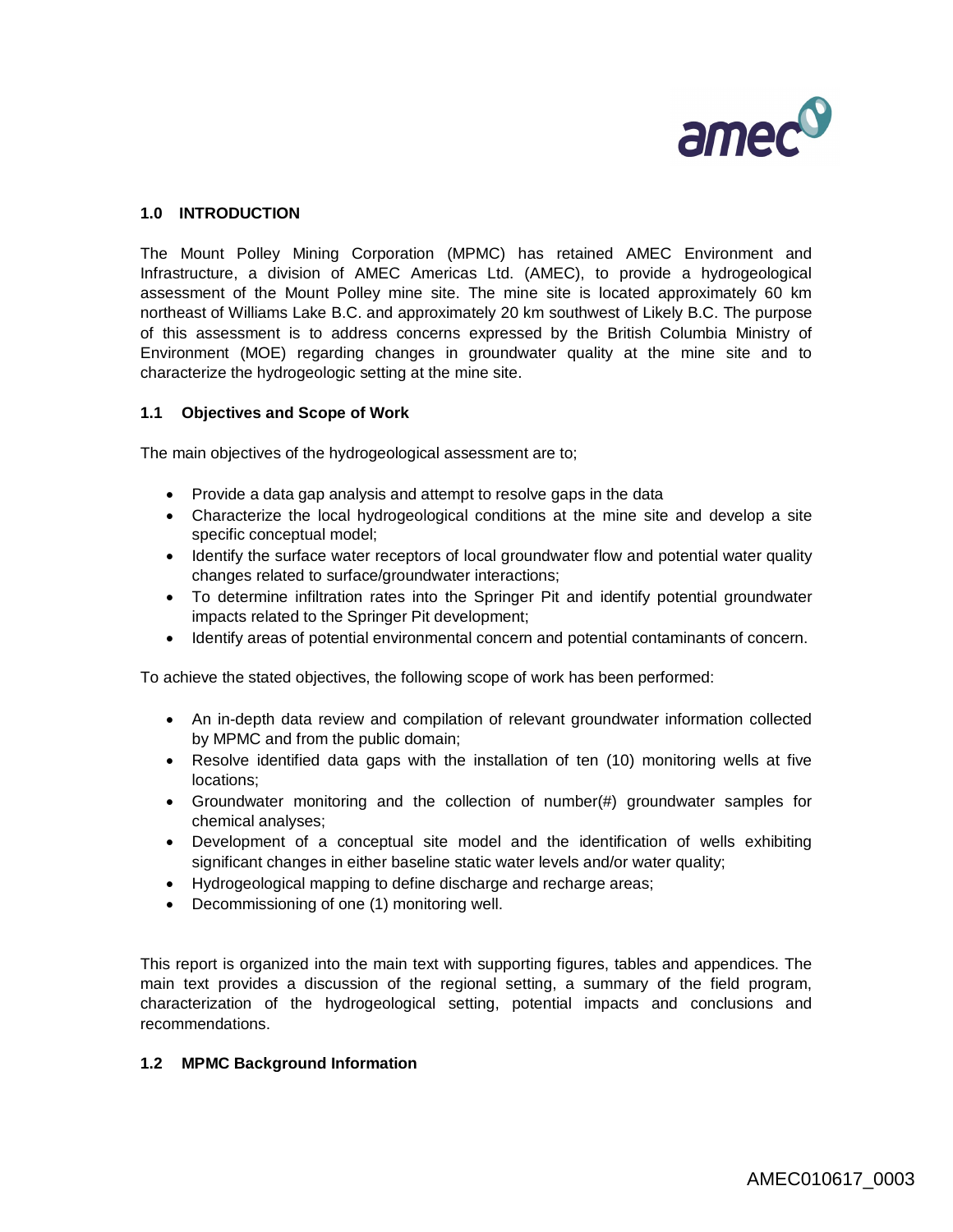

MPMC provided AMEC with the following information that is used in this report:

- 1. *2011 Environmental and Reclamation Report*, Mount Polley Mining Corporation, 2011
- 2.
- 3.

# **2.0 REGIONAL SETTING**

The mine site is positioned on a ridge that separates Polley Lake and Bootjack Lake. The regional study area includes the Mount Polley mine site and the adjacent Bootjack Lake/ Morehead Creek drainage basin and the Polley Lake/ Hazeltine Creek drainage basin located southwest and northeast of the mine site respectively (Figure 1).

# **2.1 Physiography**

The regional topographical relief and drainage networks are shown in Figure 3. The study area covers approximately 100 km2. The Mount Polley mine site is located within the geographic region known as the Fraser Plateau. This region is west of and adjacent to the Quesnel Highlands and the Cariboo Mountain Range. The topography of this area is bedrock controlled and the elevation ranges from approximately 915 masl to 1370 masl. The topographic highs in the area are Mount Polley which peaks at approximately 1230 meters above sea level (masl) and is located at the center of the mine site, Bootjack and Jacobie mountains are located east of Mount Polley with elevations of 1270 masl and 1310 masl, respectively. These topographic highs have volcanic origins. The terrain within the study area slopes towards east with a total relief of approximately 580 meters, with the topographic low being the surface of Quesnel Lake.

This area was glaciated during the last glaciation and the overburden in the area is mostly glacial and glacio-lacustrine sediments. The composition of the till is silty clay/clayey silt with varying amounts of gravel and boulders. Bedrock is not exposed within most of the site and bedrock exposure is limited to steep slopes and cuts. The majority of the area is tree covered and supports an active logging industry in the area.

As mentioned above, within the study area are the Bootkack/Morehead and Polley Lake/ Hazeltine Creek drainage basins. These are both sub-basins of the larger Quesnel River/Lake drainage basin and ultimately the Fraser River drainage basin.

### **2.2 Regional Climate**

The climate in the area can be described as a humid, continental climate with warm summers. The spring is the driest season and the summer is the wettest season.

The climate data is from Environment Canada's Canadian Climate Normals (1971-2000) database. Climate data for Likely B.C. is available from 1974 to 1993 and the findings are summarized below:

- Precipitation rates range from a maximum monthly average of 81.8 mm in June to a minimum monthly average of 35.5 mm in March;
- The average yearly precipitation is 692.4 mm, with 215.2 mm occurring as snow;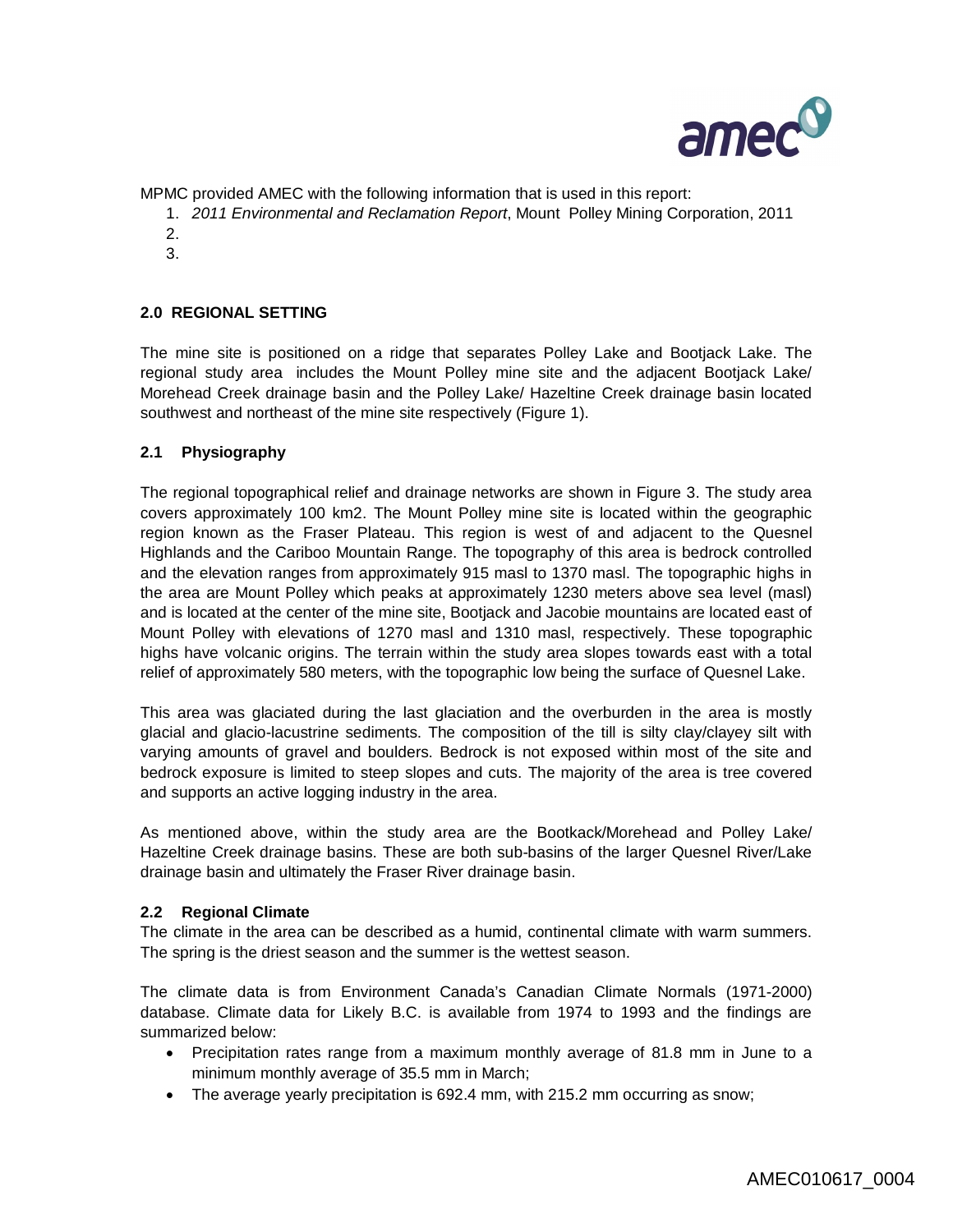

- Temperatures range from a maximum daily average of 15.4 degrees Celsius in July to minimum daily average of -7.0 degrees Celsius in January.
- The average yearly daily temperature is 4.6 degrees Celsius.

The Likely B.C. meteorological station is located approximately 20 kilometres from the mine site.

# **2.3 Regional Geology**

The mine site is located within the Quesnellia Terrane. The Quesnellia Terrane consists chiefly mainly of west-facing Upper Triassic to Lower Jurassic (Karnian to Sinemurian) volcanic arc rocks (Nicola Group, Rossland Formation), coeval calc-alkalic and alkalic plutons, and laterally equivalent clastic sedimentary rocks (Mortimer, 1987; Monger, 1989; Andrew and others, 1990; Parrish and Monger, 1992).

The mine site is located within Quesnellia on the eastern margin of the lntermontane Belt. This part of Quesnellia consists of a sequence of volcanic units that dip east to northeast 5 kilometers west of the property, and dip predominantly to the west or southwest 4 kilometres east of the property (Bailey, 1987).

The volcanic rocks include flows, breccias and tuffs. Volumetrically the most important are augite-porphyritic basalt to trachybasalts that locally form pillowed units. Less common are purple and maroon polymictic volcanic breccias, and green crystal and lapilli tuffs. An analcitebearing flow and flow breccia are interpreted to be the youngest volcanic units in the area (Bailey, 1987).

### **2.4 Regional Hydrogeology and Hydrology**

### **3.0 FIELD PROGRAM METHODOLOGY**

A field program took place between November 14, 2012 and December 18, 2012 and involved borehole drilling, monitoring well installation, well development, groundwater monitoring and single well response tests.

### **3.1 Monitoring Well Installation**

This section summarizes the monitoring well installations for the ten (10) MPMC monitoring wells. Geological logs for the above monitoring wells are provided in Appendix A.

AMEC supervised the operation of a Fraste Multidrill XL, air rotary, track mounted drill rig to advance a total of ten (10) boreholes at five locations to facilitate the observation of groundwater conditions, collect groundwater samples and perform single well response tests. Rock chip samples were collected every 3.05 meters at each of the deep boreholes. These samples were submitted to the MPMC for analysis. Each of the five locations has both a shallow and deep monitoring well installation. At each location the shallow monitoring wells were installed at the first indication of persistent groundwater conditions and the deep monitoring wells were installed at 100 mbgs.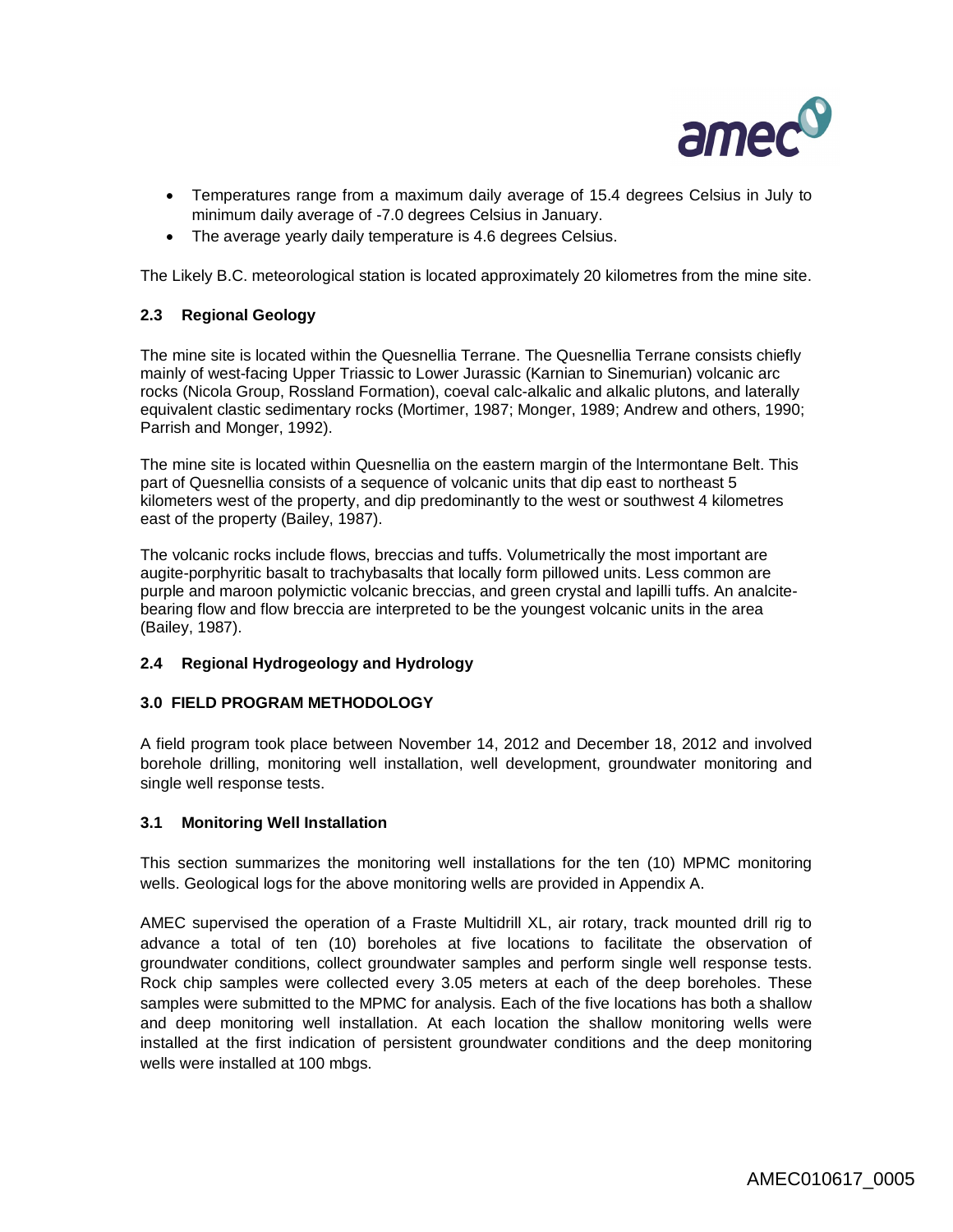

Installation of PVC monitoring wells and the well development was completed by the drilling contractor, GeoTech Drilling Ltd., with AMEC providing guidance. The monitoring wells were constructed using 5 cm diameter PVC pipe risers and slotted screens. Screen lengths were 3.05 meters and 6.10 meters for the shallow and deep wells respectively. A sand pack was placed around the slotted screen. Bentonite pellets were placed above the sand pack to maintain a hydraulic seal. The remainder of the borehole was grouted to surface and completed with an above ground protective casing. Monitoring well details are summarized in Table 1.

|                    |                         |                  | Well Screen     |                           |
|--------------------|-------------------------|------------------|-----------------|---------------------------|
| Monitoring Well ID | <b>Total Well Depth</b> | Ground Surface   |                 | <b>Screened Formation</b> |
|                    | (m)                     | Elevation (masl) | Interval (masl) |                           |
| GW12-1A            | 100.6                   |                  |                 | <b>Bedrock</b>            |
| GW12-1B            | 24.4                    |                  |                 | <b>Weathered Bedrock</b>  |
| GW12-2A            | 102.1                   |                  |                 | <b>Bedrock</b>            |
| GW12-2B            | 30.5                    |                  |                 | <b>Bedrock</b>            |
| GW12-3A            | 100.6                   |                  |                 | <b>Bedrock</b>            |
| GW12-3B            | 16.1                    |                  |                 | <b>Fractured Bedrock</b>  |
| GW12-4A            | 100.6                   |                  |                 | <b>Bedrock</b>            |
| GW12-4B            | 36.27                   |                  |                 | <b>Bedrock</b>            |
| GW12-5A            | 100.6                   |                  |                 | <b>Bedrock</b>            |
| GW12-5B            | 12.74                   |                  |                 | <b>Glacial Till</b>       |

Table 1: Monitoring Well Installation Details

The completed monitoring wells were developed using air injection. Each monitoring well was air developed for at least 2 hours and/or until the purged water was clear and contained no sediments. Prior to well development and sampling static water levels were taken and are summarized in section 4.1.1.

### **3.2 Single Well Response Tests**

Upon completion of the air development water levels were taken to record the recovery in each well (rising head test). The rising head test data was used to calculate hydraulic conductivities of subsurface materials using the Hvorslev mathematical solution. The solution assumes a homogeneous aquifer with infinite vertical extent. This solution is widely used and provides a straight forward and well documented solution. The results of the single well response tests are summarized in section 4.1.2.

### **3.3 Groundwater Sampling**

### **4.0 RESULTS**

- **4.1 Summary of Historical Groundwater Data**
- **4.2 Hydrogeology and Conceptual Site Model**